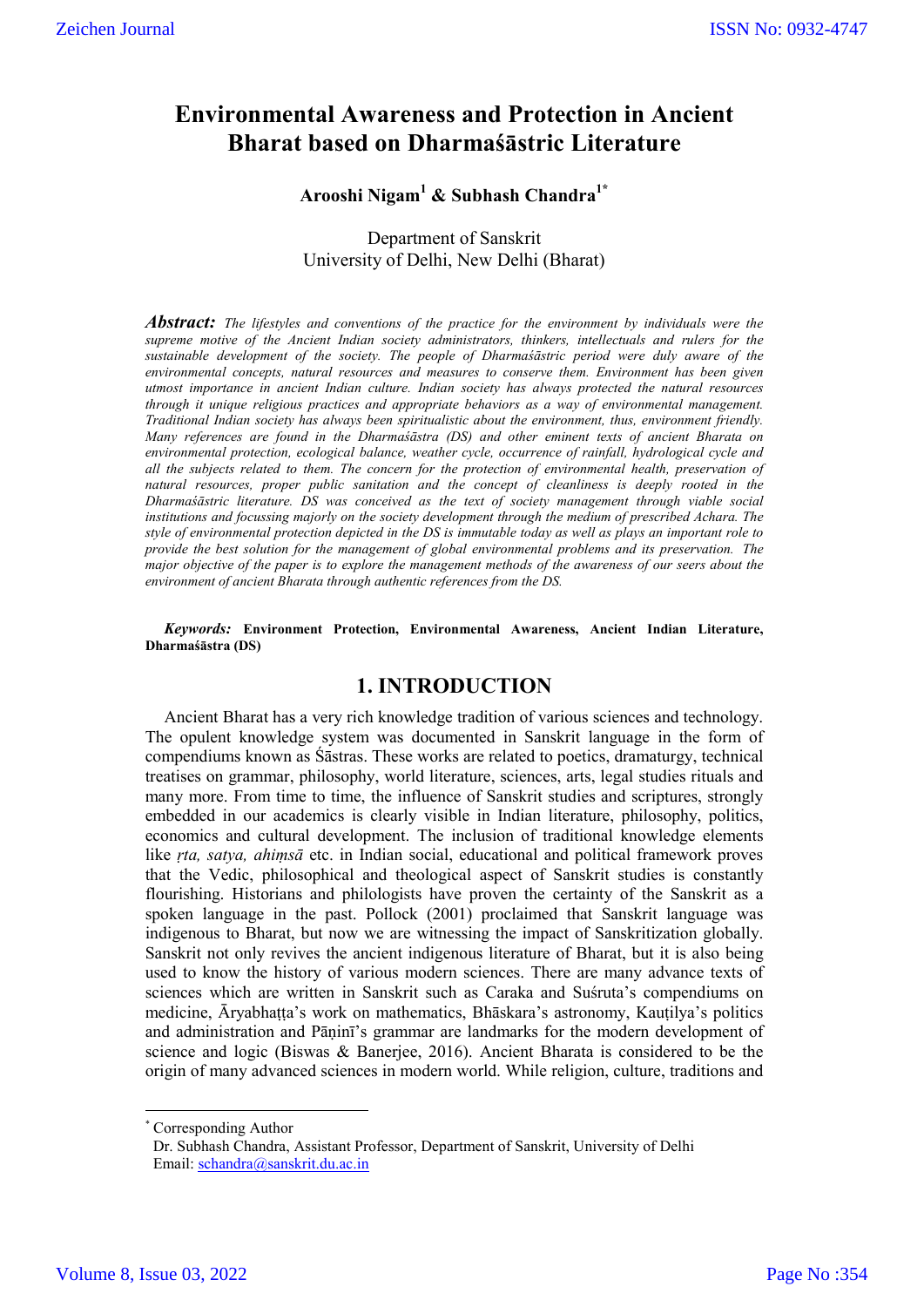practices have arisen from the holy land of Bharat, on the other hand expansive scientific streams like financial management and economics, management sciences, psychological studies, Āyurveda, medical science, environmental sciences such as metallurgy, mineralogy, geological sciences, oceanography and marine sciences, climatology, sanitation management, forestry and agriculture sciences, tropical and hydrological studies also emanate. Traditional knowledge refers to the specific cultures of the communities. Ancient Bharat plays an important role in indigenous traditional knowledge in the form of lifestyle conventions such as different cultures, various languages and dialects spoken, apparels and outfits, prescribed food and beverages, culinary tradition, medicinal tradition, concept of cleanliness, preservation of natural resources such as water, air, land, mineral ores etc. Environment and human health are interrelated and mutually dependent on each other. Bharat is the homeland of traditional treatments like Āyurveda, Naturopathy, Yoga and seasonal nutrition. From the beginning of times, Bharat has always been one of the most optimum places to research indigenous cultures to gain and share valuable knowledge of art, music, literature, sculpture, pottery, drama, literature, poetry, natural healing methods, environmental conservation strategies, afforestation etc. Theology represents the customs, indigenous knowledge and beliefs of traditional cultures among local communities. The scriptures are constantly being studied thereby developing applications continuously through adjustment of people's lifestyle, food habits, holistic approach, use of natural resources, defecation, precision and environment. According to DS texts one can purify one's mind by bathing daily, giving up alcohol, meat, sexual intercourse, etc., keeping purity in thought, speech and deed and practicing the principles of cleanliness. A pure heart and pure thoughts lead to a healthy life and positive mental health. This is the reason why the Yoga Sutras prescribe sanitation as one of the four rules or duties (Sridhar, 2020). The similar sentiment is expressed in Yājñavalkyasmṛti (YS) as well<sup>i</sup>.

DSs are an extraordinary amalgamation of arts and science and consists of traditional as well as scientific knowledge of all major fields, hence, the importance of DSs is well renowned. It is a collection of theological texts and contains the treatises of Hinduism on Dharma (duties). Olivelle (2004) define "Dharma holds a cardinal importance in Indian Philosophy, religion, social issues and community laws. It includes the various social institutions such as marriage system, property inheritance, adoption rules and regulations, work contracts rules, judiciary system as well as personal choices e.g. food preferences, suspension of study and sexual demeanors etc." The DS texts are the oldest source of the social, political, economic and religious life of the primitive Indian society. It often includes decisions related to the duties (sects) of the citizens, public management, rules related to the daily routine of man, responsibility towards environment, Āyurveda (Narayanaswamy 1981) etc. The concept of dharma in management of society is the greatest and the most valuable contribution of DS to the world (Bobade 2019). The topics of the DS literatures are divided into three major categories known as; *ācāra*, *vyavahāra* and *prāyaścita* (Dhole, 2017). It is enriched with literature and moral code of conduct which has been prescribed for the betterment of the humanity, establishment of peace and harmony within the civic society and healthy environmental conditions.

DS embraces both traditional moral values as well as modern scientific aspects. The social scientists of this ancient period were aware of the importance of environment. Cleanliness, sanitation, purification of mind, body and soul and the various social rules and methodologies related to it are discussed in DS key texts. Cleanliness of the surroundings and the hygiene of the body has always been the priority, associated with *dharma* and kept as a major part of the *brahmacarya āśrama* to train and learn through tough acclimate. It is included in the ten-fold characteristics of *dharma ii* (Kumar, Mohapatra, & Singh, 2019). Protection of natural resources such as water, land and forests as well as, preservation of water sources was depicted as an eminent significance in the DS. Throwing of waste and filth in these natural water resources were declared as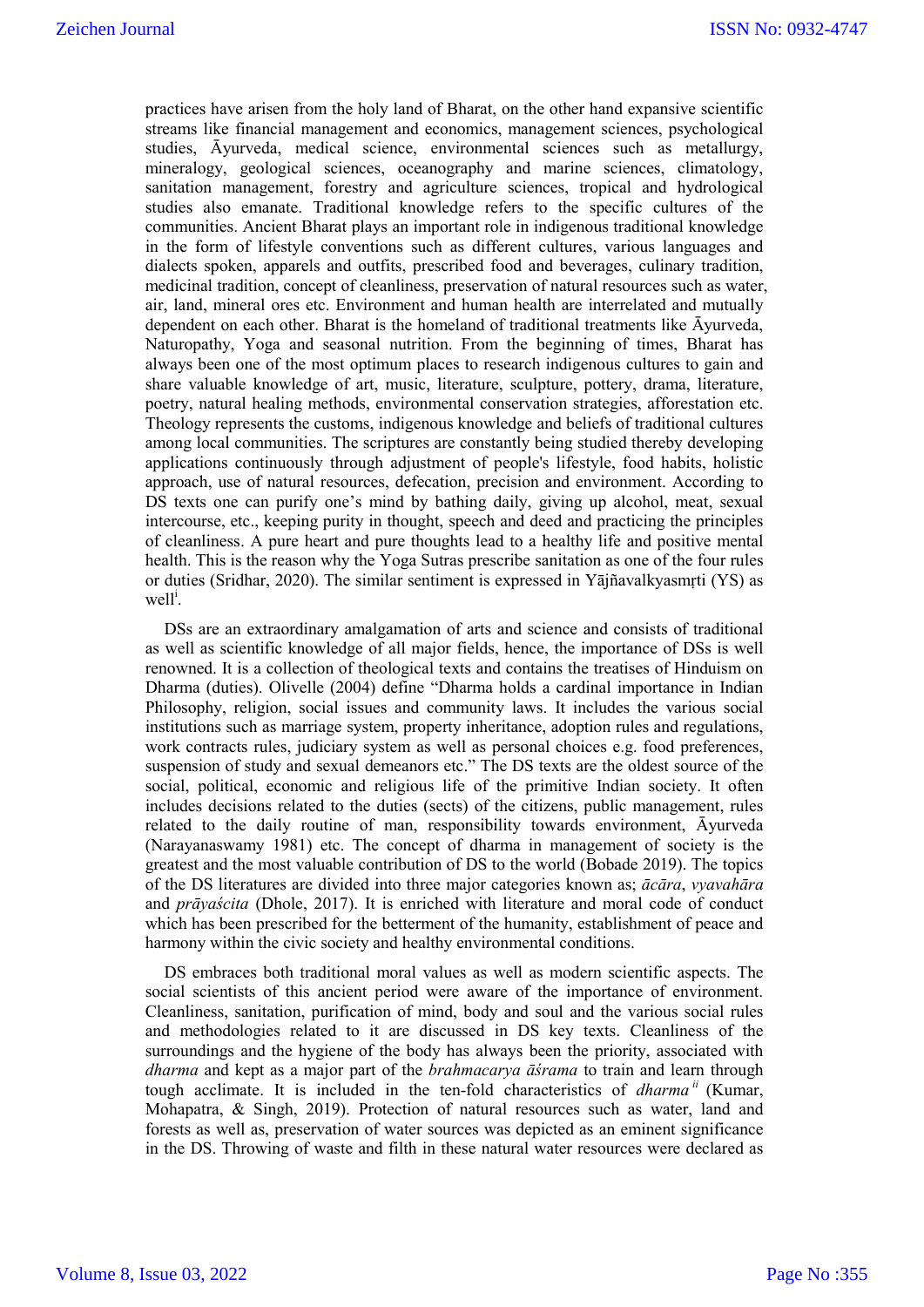punishable offenses. This indicates that the primitive sages were extremely aware of the necessity of this natural resource and cautious of the complications of the scarcity of the water. The DSs always deliberated on the issues such as how much water to be used for various essential needs like bathing, cleaning utensils and clothes, drinking and various other purposes such as sweeping the floors, in agriculture, gardening etc., how to keep our water sources pristine, which type of water is fit and suitable for consumption. Similarly, the concept of sanitation and method of defecation is widely propagated in DS. It throws light on subjects like the importance of yoga and exercises, the benefits of a nutritious, healthy and balanced diet, the direction in which the defecation spot must be constructed. MS promotes sustainable community living and harmony with the environment and ecology (Bobade, 2019).

## **2. OBJECTIVE OF THE PAPER**

In the last few decades, the grave concern of natural resources being depleted rapidly and continuous increase of environmental pollution has gripped the nation as well as the whole world. The modern solution provided by the contemporary environmentalists for these problems will not prove to be much sustainable in long run. For this purpose, the ancient Indian methods mentioned in Sanskrit texts are also being scanned to know the ideas about the same. An attempt is being made here to give a brief look into some of the direct and indirect references of nature and environment embedded in the DS texts. Another aim of this research paper is to supplement brief yet critical references from all the major key texts of DS that have pondered on disparate nature related contents. It also supports a strong indexing with appropriate, proper and accurate references. Major objective of the paper is to present a perception on viable environmental perspectives. Explore new approaches and dimensions to enhance the knowledge on ancient aspects of environmental science, natural healing techniques, conservation, climatology, preservation measures of natural resources.

## **3. ENVIRONMENTAL AWARENESS AND PROTECTION IN DHARMAŚĀSTRIC LITERATURE**

The Indian philosophy elucidates that the entire universe is concocted out of the conglomeration of the sub-atomic particles which incorporates the five cosmic elements namely; sky or space, air, fire, water, earth. They are called as *pañca mahābhūtas*. All living beings, animate or inanimate, movable or immovable, fall under this classification. These five cosmic elements inherently configure a link with the five human cognitive (sense) organs. In this *pañca mahābhūtas* (the successor *mahābhūta* acquires the qualities of the former *mahābhūta*. Sky beholds the characteristics of sound, therefore ear, the sensory organ of sound is attached to the space. Air has two qualities such as sound and touch. Therefore skin, the sensory organ of touch is attached to the air. Similarly, fire has three qualities such as sound, touch, and form or shape. Thus eyes, the sensory organ of vision or sight is attached to the fire. Fourth is water has four qualities such as sound, touch, form or shape, and taste. It is attached with the tongue having gustatory sense. Last is the earth which consists of five characteristics namely sound, touch, form, taste, and smell. It is attached to the nose having olfactory senses. Thus, each sense organ has an inherent relationship with each of the cosmic elements. Hence, a symbiotic relationship between macro and micro-level environments is apparent in ancient Indian philosophical thought. "These five *mahābhūtas* are cosmic elements which create, nurture, and sustain all forms of life and after death, it decays and gradually gets absorbed in the elements from which they were created earlier. The term environment is the sum total of all physical and biological conditions affecting the reactance of organisms. It is also called the biosphere, which is the sum of the life-bearing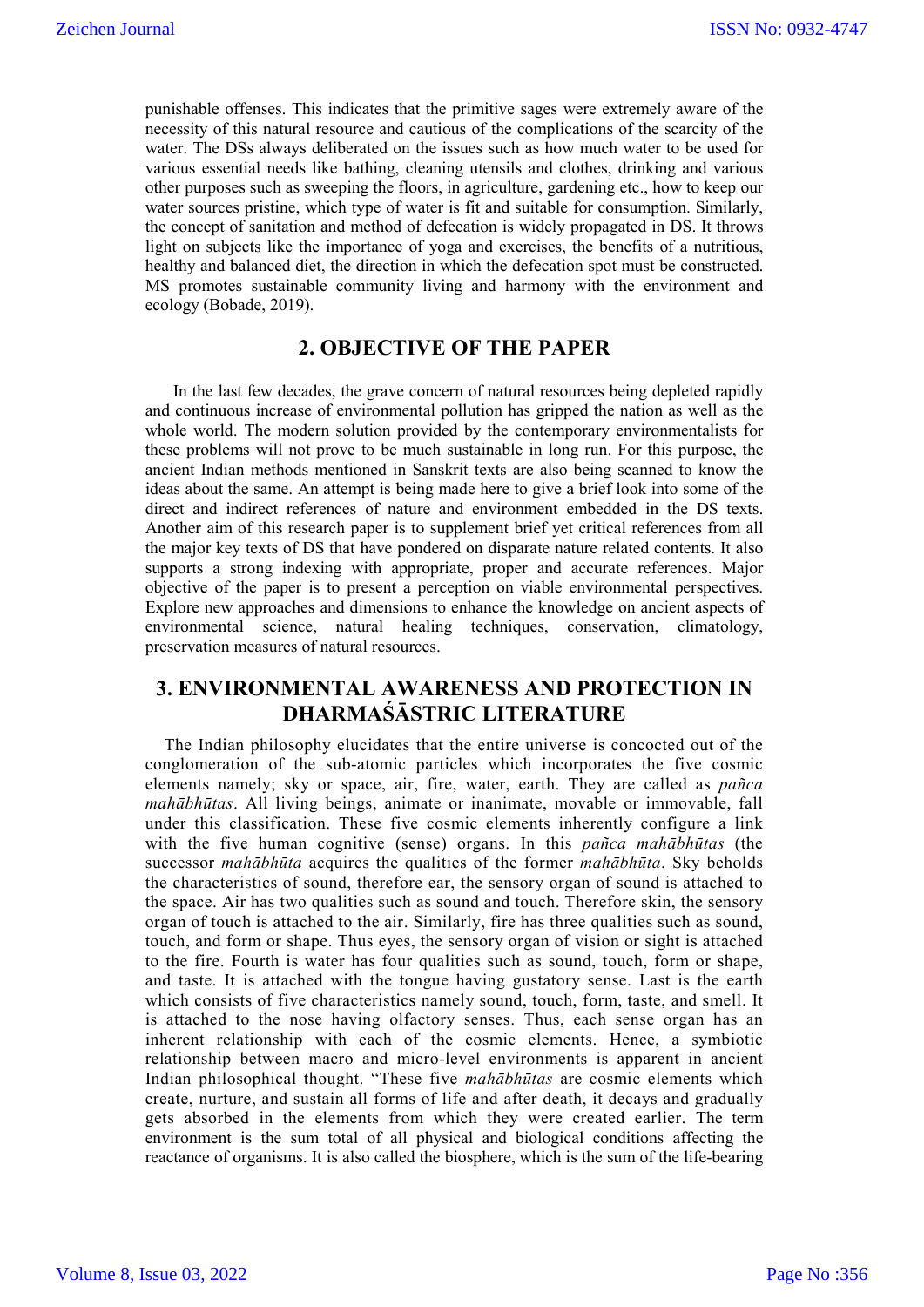parts of the hydrosphere (water), atmosphere (weather) or aerosphere (air) and lithosphere (land).

The word environment composed by two Sanskrit words, "*pari or paritaḥ"* which means ubiquitous and "*āvaraṇa"* which means to cover, hover or enclose. Hence, environment is a natural cover around us in which the living organisms live and breathe. Environment is the external nature of the presiding deity of nature. Pervasively, the sum of all those conditions, that influences the life of the organisms as well as its development, is called the environment. The way environment is embodied in human life, it has been realized very beautifully in *rāmacaritamānasa iii* . Environment and organisms are inextricably linked. It is implausible to ratiocinate an organism isolated from the environment. According to Webster (Mishra, 2002), the totality of external conditions and influences affecting a being or a group of masses is called environment. Elements found on the land and in the foetation of the earth, water, air, medicines and all the things that help the living beings are included in the purview of the environment. "*Atharvaveda*"  $18.1.17<sup>iv</sup>$  states that the water, air and medicinal herbs are the constituent elements of environment. The external ecosystem of the earth can mainly be divided into three major life supporting elements. First, the lithosphere includes islands, continents, mountains, hills, plains, small rivers, plateaus, forests, deserts, etc. Second, the 7 oceans, glaciers, ice caps, lakes, rivers and underground water makes up the hydrosphere and third, the atmosphere, it is the shield that protects the earth. The biosphere lies between the Earth and the atmosphere<sup>v</sup>. The mixture of gases present in the atmosphere in proper quantity is important for human life. The paper is primordially, an attempt to demonstrate the references of life sustaining elements, practices and ideas related to nature and environment as found in the DS texts.

The sanctification and purification of holy rivers are discussed in DS signifying the perpetual value of the rivers, ponds and fountains and their eminence for the nature, environment and mankind. Water is the essential element to survive and rivers were the major sources of natural water. Therefore, the rivers were treated as goddesses and were sanctified in ancient times for their life sustaining qualities and for maintaining the socio-environmental movements. Similarly, the concept of the *Kātyāyana vrata* is also innovated in *Bhāgavata Purāṇa* to protect water resources such as river Ganga, Yamuna, Kalindi through the performing of ablutions in the honor of the holy water of the rivers (Shastri & Tagare, 1978). Trees are also substantive components of the nature. Few trees such as *baṭa, pīpala, aśoka, āma, pākad, gūlara, nīma, āmalā* etc. are treated to be godlike and empyrean because they produce higher contents of the oxygen, provide shade and food. Hence, highlighting the need to protect them. Due medicinal property, the plants like *tulasī, neem etc.* are extremely sacred and revered. Fruits, flowers and leaves are considered auspicious and thus, offered in every *pūjā*, plantation of trees on auspicious occasions, air purification by performing daily *yajña* and *havan*, daily bathing and worshipping of river, fasting rituals etc. are indicative of the fact that our theological texts are enthusiastic towards the environmental protection. MS verse 5.10vi illustrates knowledge, penance, fire, food, soil, mind, water, *upalepana*, deeds, air, sun and time as the causes of purification.

Endearment and attachment of humans for nature $\theta$ <sup>ii</sup> is reflected in the entire Sanskrit literature, which clearly indicates their extreme level of awareness for the conservation and protection of the environment. The ancient *Ācārya* made serious efforts in preserving the nature and did not allow the beautiful real ethos of the environment to be destroyed at any cost. Various forms of nature have been depicted according to the context in DS, the concern of pilgrimages description of the strict conduct of defecation, prohibition of throwing wastage, lawful acts and punishments for destroying the nature and water sources all these were preferred to not pollute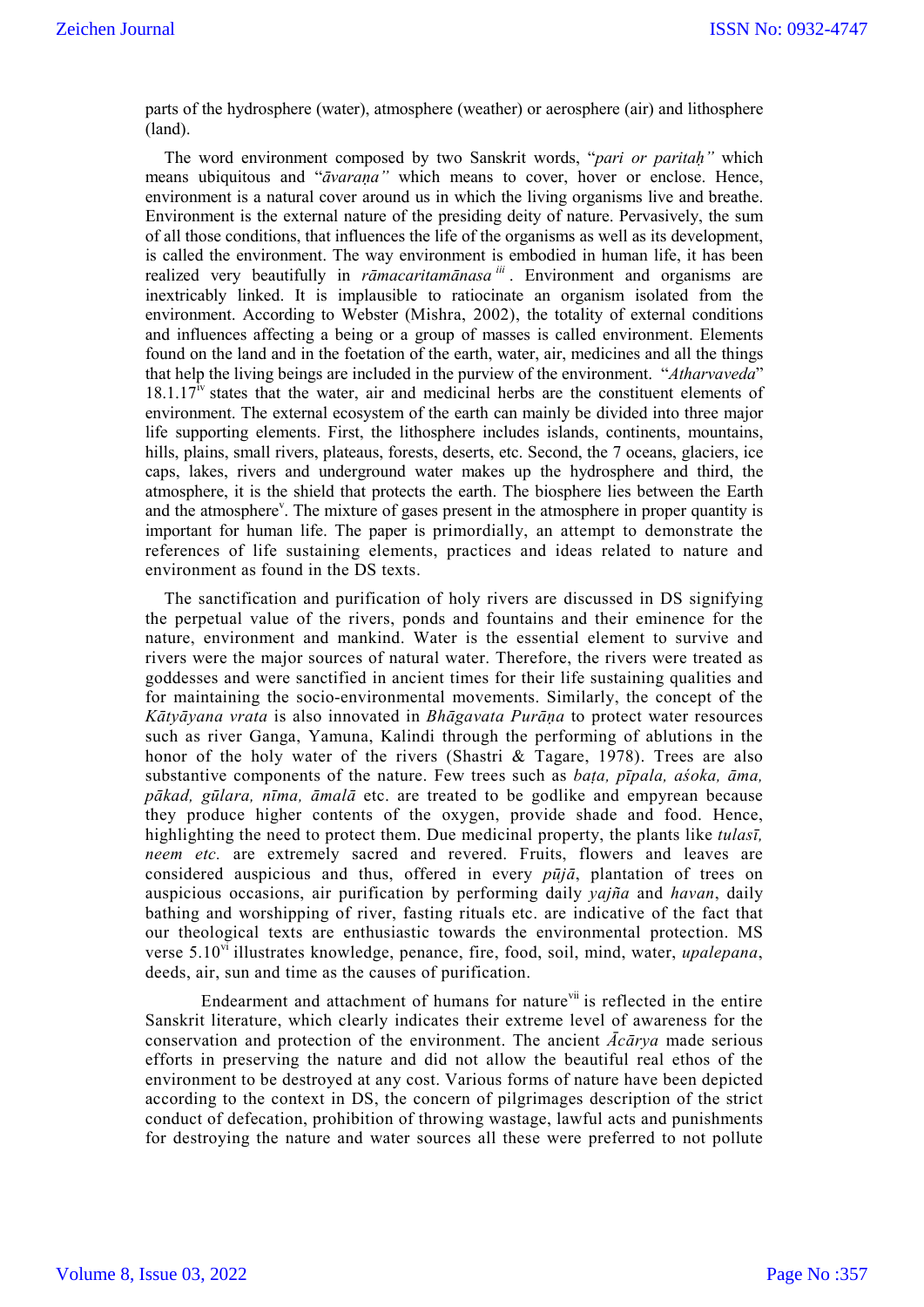the environment and to maintain ecological balance (Mishra, 2002). In the following section the major references to protect the nature are discussed.

#### **3.1 Cleanliness and Sanitation**

Environment has been given the utmost importance in ancient Indian culture. The *Vedic* age is considered to be the oldest period in the world and the *Vedic* literature is reckoned as storehouse of various types of knowledges and sciences. The learned people of the *Vedic* period were well aware of the environmental concepts and its importance, natural resources and measures for conservation. The notion of public sanitation and sense of protection of environment is deeply embedded in ancient Indian customs and traditions. The excavations revealed a highly developed sense of health, civic and sanitation that existed in the pre-vedic period of the Indian civilization. Similar, references are found in the DS on environmental protection, ecological balance, seasonal cycle, rainfall, hydrological cycle and all the subjects related to them. This indicates the extreme level of environmental awareness of the sages of that time (Padhy, Dash,  $\&$  Mohapatra, 2006). Various references to environmental concepts are found abundantly in the *Vedas*, DS and other Sanskrit texts. The concept of cleanliness is not new to the world. It is mentioned in many ancient DS texts and Sanskrit scriptures. The knowledge related to cleanliness is rooted in Indian tradition from the very beginning. MS emphasizes that cleanliness is a practical conduct. The research on environmental health presented by Pushpangadan et al (1987) is very useful for understanding the traditional method of environmental protection. MS divides the concept of sanitation into two types – external cleanliness and internal purity. Vedavyāsa, in his commentary on the Yogasutras, describes external defecation as the removal of impurities from objects using mud and water, and internal defecation as the body to remove impurities from the mind (Sridhar, 2020). According to MS, external defecation refers to cleanliness in relation to a person's body, various objects that come in contact with a person and the surrounding environment. On the other hand, internal defecation refers to the purity of one's actions, speech and thoughts.

The entire chapter  $5<sup>th</sup>$  of MS is dedicated for the concept of external cleanliness and sanitation. MS verses  $5.111^{viii}$ -112<sup>ix</sup> and  $5.114^x$  have given various measures on how to sanitize and purify the vessels made of valuable natural resources. It instructs that, utensils made of copper, brass, bronze, rhinestones, gemstone, ivory etc. can be cleaned with ash, soil or water, whereas, utensils and pots made with gold should be washed and cleaned with only water. The objects made of iron, *ranga* and lead should be properly purified with ash, water or acid water. Likewise, the ornaments made of silver, pearl, ivory, conch shells, crystals etc. should also be cleaned with water only. The slight peeling of wooden utensils is considered to be its purification. Grass, wood and straw are purified by the ingestion of water particles. Purification of very fine clothes and products made of conch shell, horns, elephant bone or ivory should be also be cleaned with yellow mustard residue. Clothes made of silk and sheep's hair should be cleaned with saline soil. MS verse 5.113 $^{\text{xi}}$  discusses the scientific and chemical methods of preservation and enhancement of natural resources such as gold and silver. The refinement of gold and silver is more virtuous with its own cause using water and fire. Strict rules are maintained in the law compendium of Manu. In verse  $9.286<sup>xi</sup>$ , it is clearly specified that the punishment given to the offender guilty of adulteration of unadulterated commodities, valuable gems and natural resources, is the first level of amercement.

The ancient houses and floors were generally made of specific earthen materials and it needs to be purified using specific types of soils. MS verse  $5.124$ <sup>xiii</sup> elucidates the traditional methods of cleaning the floor and sanitizing the residential areas by sweeping, by coating of soil liquids by sprinkling water, by scratching or raking and by the abode of cows for one whole day and night. MS has imparted a fair share of importance to the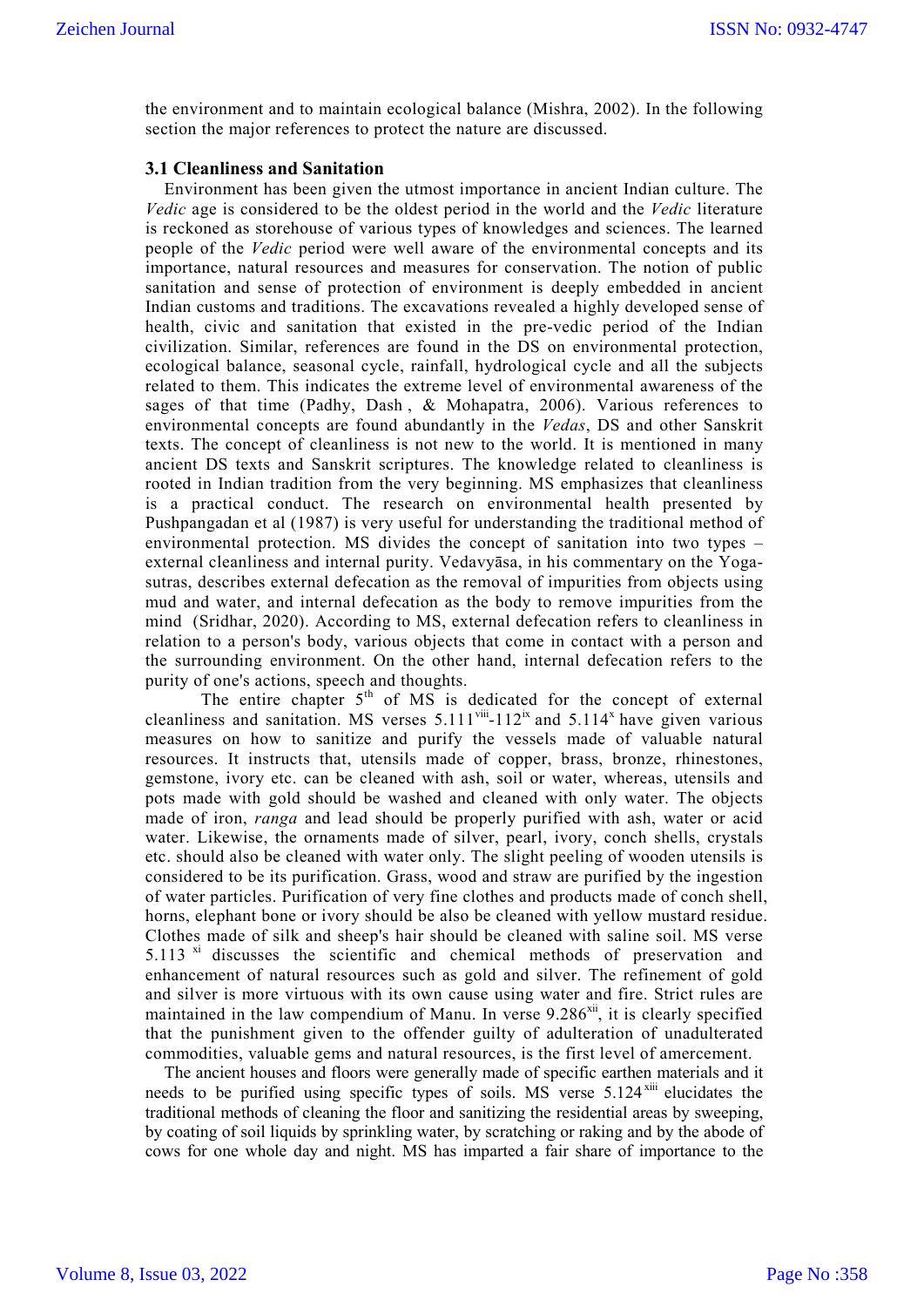cleanliness of roads, pathways, streets and alleys. MS verse 9.  $282<sup>xiv</sup>$  considered squalor and filth a payable offence. It is further asserts in verse  $9.283<sup>xy</sup>$  that anyone who drops filth on roads, shall be reprimanded and will have to clean that place. Anyone who destroys the roads or lands or walls of a town or breaks the town gate, he shall be instantly banished from that particular area.

#### **3.1.1 Internal Cleaning and Naturopathy**

The ancient masters advocated leading a healthy and happy life by following a hygienic and an ethical life which later evolved as customs and value oriented traditions. As discussed in section 3.1.4, it is important to note that, on one hand, observing the *Śrīphalakricarā* fast propounded the idea of growing trees, whereas on the hand, Bilva as a fruit is full of medicinal values having "Aegle Marmelos" (Williams, 1997). Ancient *Ācārya* Sushruta, recognized the medicinal and healing properties of *Bilvā* and mentions it as a vegetable rather than a fruit. One can survive on its leaves for days or even months because of its sustaining and fulfilling properties. The *Śaiva* devotees survived for days only by the drinking the essence prepared by grinding the *Bilvā* leaves with water. Likewise, all the trees listed in the *Parṇākricarā* fast find a significant mention in a variety of scriptural, primitive DS and aboriginal medicinal texts in India. The leaves of these plants are very useful, healthy, beneficial and excessively significant as people can subsist on them for days in times of crises. They not only hold medicinal qualities but also planting of such trees help release oxygen, clean the air, provide shade and help calm the anxieties of humans. These are all the major traits auxiliary in ancient healing, natural therapy and cleanliness of mind and internal body. Rivers are considered very sacred. The calm environment, picturesque, tree-lined, silent banks of the rivers are considered to be the best location for spiritual experience, naturopathy and relaxing the mind and body. DS have laid great emphasis on religious worships, fasts and paying tribute to natural resources in the form of godlike creations. The *Matsya Purana* talks of a fasting ritual called *Mandārā saptamī* (Wilson, 1983) which requires its performer to procure eight *Mandārā* flowers in order to worship the God Sun. The botanical name of the *Mandārā* tree is Erythrina variegate or Erythrina Indica and its flower is Hibiscus Rosa. Although the aim of planting this flower is attached with religious attribute, its food and medicinal value is great in treating blood pressure, heart problem and cancers. These therapeutic qualities are the reasons why the ancient Indians chose *Mandārā* flowers for worshiping Hindu gods as well as used in primitive healing and curing therapies. Therefore, its continuous use, plantation and protection have been stressed in Hindu scriptures, DS texts and poetic literature since ages. Another very prominent ancient healing technique is cold treatments for the relief of high fever. Among the many types of cold remedies, one should bathe in rivers with clear cool water, streams filled with lotus flowers and in deep ponds. Cold remedies carried out by fresh, clear and clean water from the reservoirs are full of medicinal properties. They help in healing as well as rejuvenate the body.

#### **3.2 Natural Resource Protection**

The principal components of the environment namely; Sun, Moon, vegetation, medicinal herbs and roots, water, energy, air, heat, land, fuel and minerals are called as natural resources. A very modern contemporary concept of "live and let live" has been highlighted by an ancient text like MS. Verse  $\frac{1}{5.45}$ <sup>xvi</sup> has strictly forbidden violence and killing of animals. Wildlife is also one of the major natural resources. Conservation of wildlife promotes biodiversity and prevents the entire ecosystem from being harmed. The few animals such as cows, goats and sheep were also major sources of milk products, and oxes, camels, elephants and horses were used as transportation and in warfare. DS texts have ordained poaching and killing of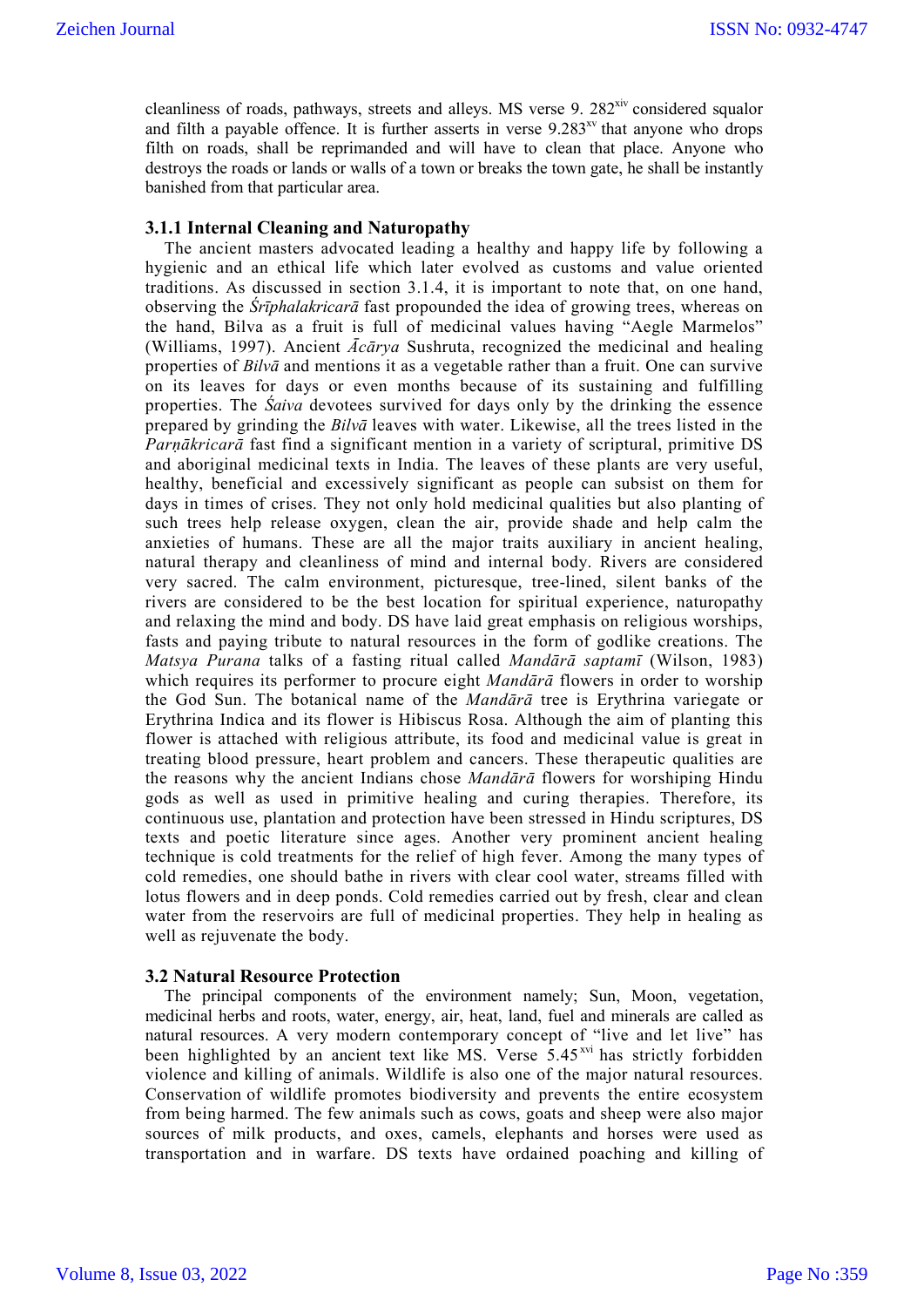animals to be illegal, unlawful and a sin.  $YS$  in its verse  $2.19.226<sup>2</sup>$  has declared cow slaughter and killing of animals such camels and elephants for leather and ivory respectively to be a punishable offence. MS verse  $9.280<sup>xviii</sup>$  orders the death penalty to those who harm or steal animals such as elephants and horses. Verses  $5.46^{x}$  and  $5.47<sup>xx</sup>$  of MS further emphasizes that non-violence is meritorious and virtuous.

#### **3.2.1 Protection of Water and Water Sources**

The Ayurvedic *Ācārya* have repeatedly reckoned the importance of pure water for all the purposes in the maintenance of good health. Water is a natural resource and most important element of the living creature. Any living creature cannot survive without water. Water is also essential to purify the body and create a clean and a healthy environment. Rivers are the major sources of water and multitude description of rivers are found in the DS scriptures, it is not only important from the geographical point of view, but it also significant from the religious point of view. Rivers are not only an integral part of the environment but also an artery of the nation's life. Rivers are synonymous with the dynamics of the historical and cultural tradition of Bharata. The intact flow of rivers enriches the culture and meaning of that country. In ancient times, all the major cities of Bharata were located on the banks of rivers. The water route was the most accessible means of transportation. Important pilgrimages of Bharat are still situated on the banks of rivers, oceans or lakes.

MS verse 5.28 puts a great emphasis on the conservation of water and states that in order to clean and purify the impure substances, only a limited amount of water, sufficient enough to satiate the thirst of a cow, should be used. Similarly, a very miniscule amount of sand and water as required for cleansing the body organs from which urine and faeces are ejected. The rules and regulations were formulated to preserve and protect the water sources such as ponds, rivers etc. MS has considered the punishable offences for polluting or destroying sources of water. Verse 9.279, 9.280 and 9.285 state that anybody who breaks or destructs the water dam or spoils a water sources offender shall be slayed by completely drowning in water or liable to repair the damage done to that particular water source and made to pay the highest amercement. Capital punishment to be given to offenders for spiking the water or makes it dirty or impure. Pay the first level of amercement to be imposed to the person for illegally takes away or steals the water from a tank or cuts off the water supply. Therefore, such measures indicate the significance of water and its importance as depicted in the DS literature.

#### **3.2.2 Protection of Air Quality**

Air is an essential component for human life. Every living organism is dependent on the oxygen available in the atmosphere. So the polluted air creates huge problem in respiration. MS verse 4.61 states that the perfect place for the residential areas and it must be located away from the *Śūdra* residence because the majority of *Śūdras* work on the leatherwork. The MS verse 4.49 and 50 states that defecation must be done in the south direction of the residential areas and everyone must be covered the place of defecation with soil, sand, sticks, clods, leaves and grass. Similarly verses 3.75-77 clearly render that the air can be purified through performing the various *yajna* by households (*grihasth*) on daily basis. Performing of *yajna* in the sacrificial fire by lighting firewood and offering holy *samagari*, it releases beneficial fumes which mixes in the atmosphere and makes the environment free from impurities.

#### **3.2.3 Protection of Plants, Tree and Forest**

Trees have played an important role in human life since time immemorial. The living beings depend on trees for their food and shelter etc. Trees are very useful in balancing the environment. Ancient Indians had a lot of affection and devotion for trees and were worshipped. *Jalābhiṣeka* of the trees has always been a part of daily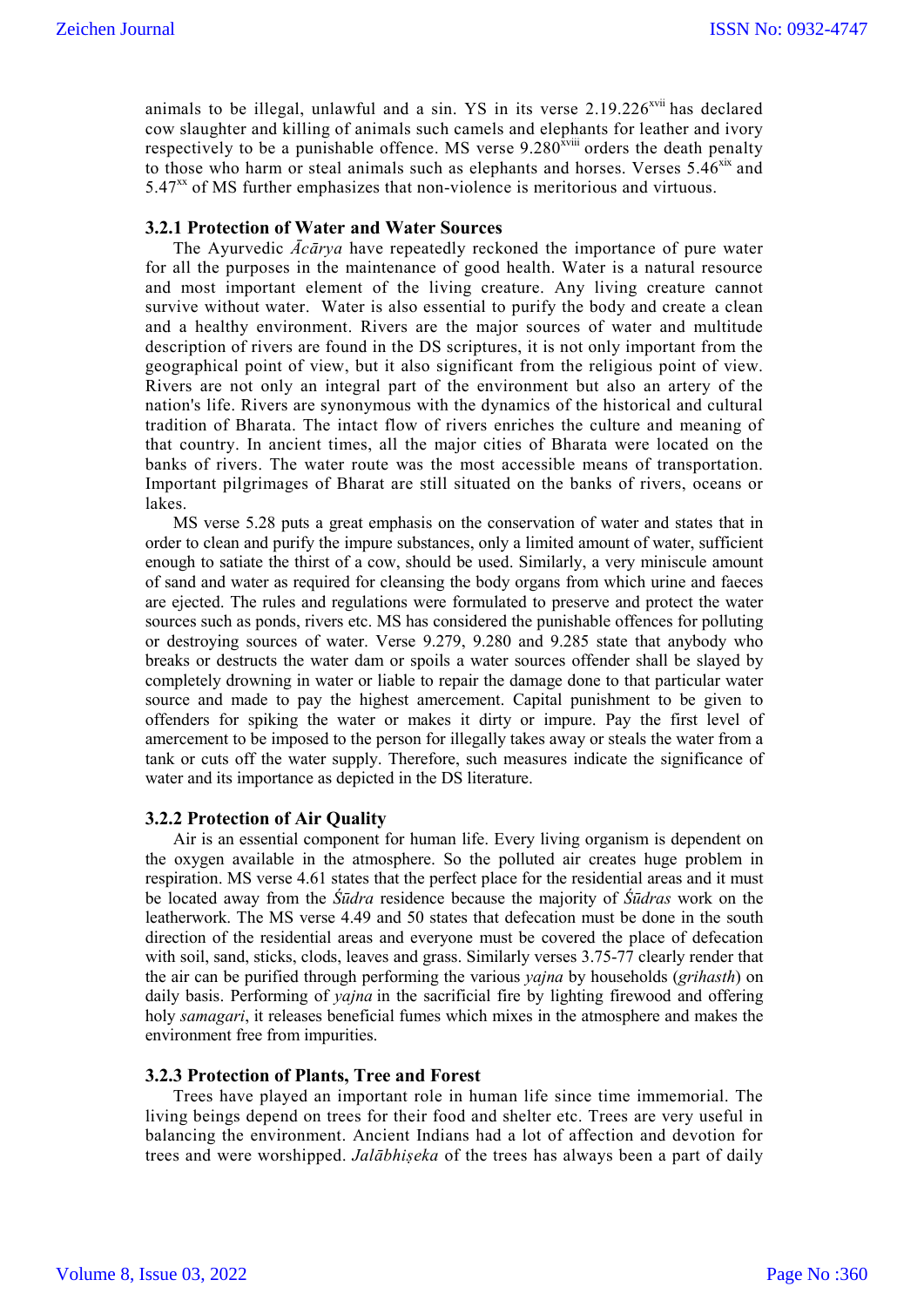routine. Trees are believed to bring merit and virtue. In today's context *jalābhiṣeka* of trees is nothing but the watering of trees and plants. Forests play an important role in environmental protection. *Viṣṇupurāṇa* is one of the oldest text of DS, it elucidates an expiatory fast known as *Śrīphalakricarā Vrata* (Krishnamacharya, 1953) observed by the *Śaiva* (the devotees of *Śiva*). In this fasting ritual the performer has to survive on *Śrīphala* (*Bilvāphala* or wood-apple) for a month. This fruit is considered significant in worshipping the Lord *Śiva*. In order to worship and revere the lord, the *Śaiva* devotees began to plant and grow *Bilvā* trees in their homes as well as in all *Śiva* temples in India. They also preserved the forest plantations and forests for *Śrīphala* cultivation. This ancient practice of worship is exemplary in showcasing the protection of trees and forests. *Viṣṇusmṛti* presents another example of an expiatory fast known as *Parṇākricarā vrata* (Krishnamacharya, 1953), which prescribes its performers to subsist for 7 days on 7 different kinds of leaves of trees like *Palāśa*, *Udumbara* (Ficus Glomerata), *Padmā*, *Śaṃkhāpuṣpī*, *Brāhmī* and others. These trees are still respected and planted all across the Bharata. The *Matsya Purana* refers to a festival of nature celebrated by planting of trees and worshipping them called as *Vṛkṣotsava*. In this the performer of the ritual should plant the trees and water them. This is a wonderful religious festival prescribed to be celebrated even when there is no dearth of trees but the value of trees, their plantation and preservation was recognized which has become an environmental duty for all. Likewise, The *Rājāmārtaṇḍa*, a literary digest on *jyotiṣa* and DS is ascribed to the famous and illustrious King Bhoja Paramāra, depicts a fasting ritual called as *Araṇyaṣaṣṭhī*. In this fasting ceremony, all the women enjoin and visit the forest, on the sixth of the bright half of *jyeṣṭha* lunar month. It is to be noted that "*Araṇya*" symbolizes the bountiful forest, nature, the greenery and signifies fertility, resources, and prosperity. The hidden indication is the maintenance of the forest for all kinds of resources, trees, leaves, herbs, forest products, animals and environment (Bharadwaj, 2021).

### **4. MAJOR CURRENT ENVIRONMENTAL PROBLEMS**

There are various factors which harm the environment like improper waste management, manufacturing industries and their effluents, affluent lifestyle of the people, global warming, air and water pollution, overuse of fertilizers, the negative implication of use of plastic and polythene etc. Modern industrialization and the increase in population has put extreme pressure on all the natural resources of the whole world. Although, the development in machinery, fertilizers, pesticides and high yielding varieties caused unprecedented increase in agricultural productivity, it has severely devastated the quality of the land in general. Overgrazing, widespread destruction of forests and intensive agricultural practices have converted productive regions to barren areas. Discharging of waste material and draining of poisonous chemicals and pesticide into water sources, deforestation, desertification, urbanization, air fouled with noxious gases are major environmental problems of the current times.

The great epic *Mahābhārata* also identified environmental pollution to be detrimental for the whole society and the major reason for various diseases causing because of improper waste management. Waste has been generated for as long as the human beings has dwelled on this planet. Solid waste is the unwanted or useless solid materials generated from residential, industrial and commercial activities of a particular area. It is categorised according to its origin such as domestic, industrial, commercial, construction or institutional or according to its contents like organic material, glass, metal, plastic paper etc or according to its hazard potential ie. toxic, non-toxin, flammable, radioactive, infectious etc.

The rivers are being constantly polluted. Due to the construction of big dams on the rivers, the rivers which carry abundant water throughout the year are now facing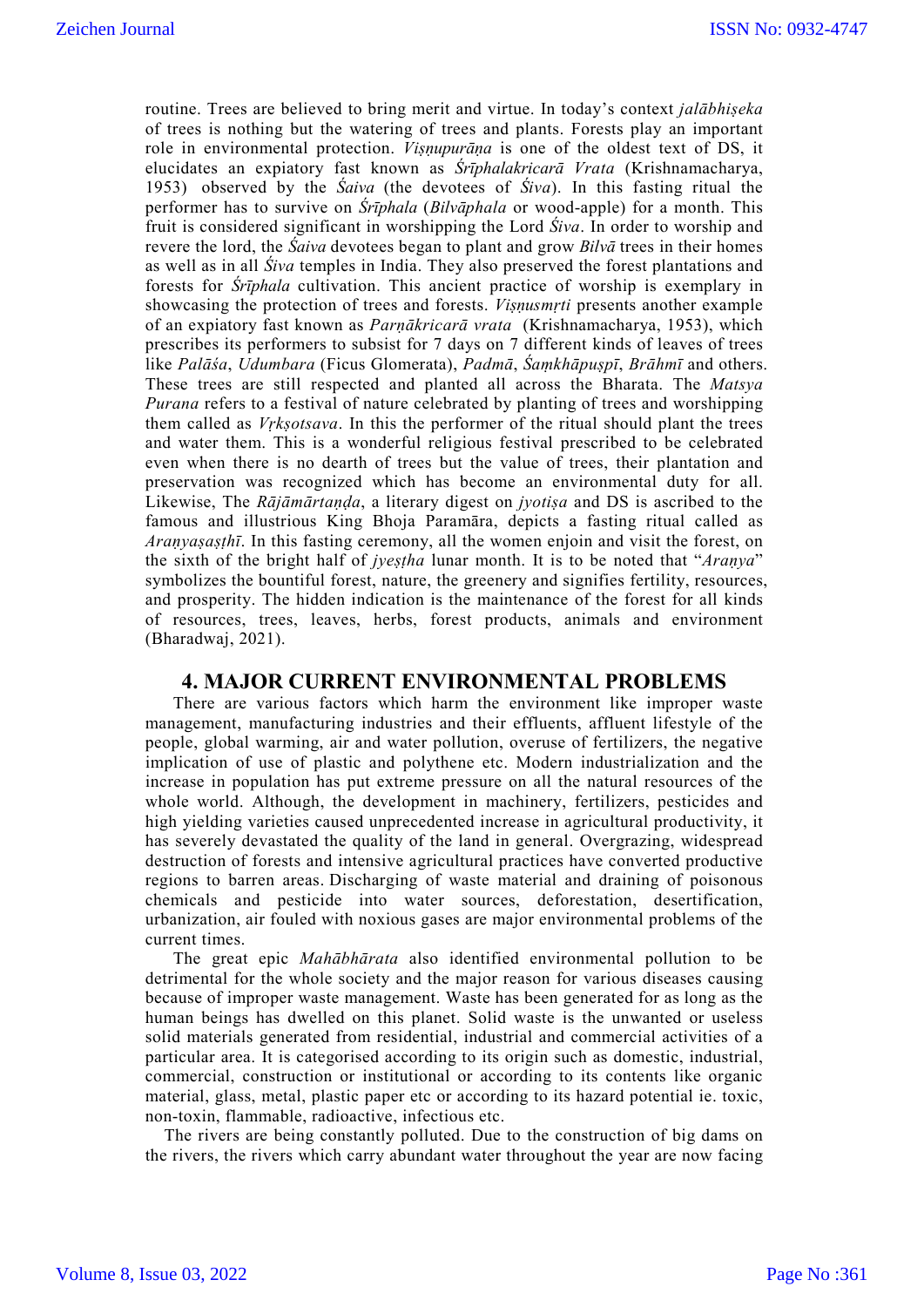shortage of water, the water streams are severely drying up. The cities which are situated on the banks of rivers and industrial units, the sewage and petro-chemical waste are being drained into the rivers. Efforts to reduce pollution by physical method are not being successful as expected. For this there is a need to awaken public consciousness and reverence of the natural elements like the people of ancient times. In the absence of this respect and mentality, the virtuous rivers cannot be saved from pollution. Conservation campaigns are underway to clean these rivers.

## **5. ANCIENT INDIAN STYLE FOR ENVIRONMENTAL PROTECTION AND MANAGEMENT**

Waters, trees, flowers, leaves and fruits have been lauded in hundreds and thousands of ancient texts and inscriptions right from the Vedas, puranas, DS until now. The whole society was being governed by the administration and various religious rites, rituals and social intuitions in ancient Bharat. Environmental Protection and Management was the supreme priority in ancient Bharat. Indians have articulated the need to sustain and promote the ecological balances of nature through sacred incarnations and systematized rituals for the sustenance of life on the earth. Ancient Indian philosophy provides a solid foundation for the doctrine of *ahiṃsā* that is non-violence and this presupposes the doctrines of *karma* (actions) and *punarjanma* (rebirth). Bharatiyas have a staunch belief in the cycle of birth and rebirth, wherein a person incarnates as an animal or a bird in his next life. Therefore, attaching theological connotation makes citizen not only respect the different species, but also pay reverence to them. This institutionalizes the profound concept of refraining people from killing animals, birds and fishes for commercial purposes and as well as for human consumption. There are many great Bharatiya religious traditions like the *vratas* and *utsavas* (Kane P., 1955), *tīrthas,* śrāddha ceremonies (Funeral rites) and *pūjās* (ritual worships of gods and fire sacrifices etc.) in which rituals are performed based on these constituents of nature. The world community today is amazed at the ancient Indian religious culture which has treated nature and its constituents with such respect and reverence. Bharat has an ancient tradition of protecting the environment. Most ancient texts teach us that it is the *dharma* of each and every individual in the society to protect nature. This is why people have always worshipped the nature. The importance of environment protection in India can be traced back to the period between 321-300 B.C. In *Kautliya's Arthashastra,* great importance has been laid on environment protection and clear punishments have been prescribed if the citizens fail to do so. MS promulgates about the optimum use of the natural resources and also prescribes different punishment for causing any harm to them. The ancient Indians were the custodians of a highly evolved civilization with great awareness on the importance as well as the vulnerability of natural environment. The sages and Rishis had considered human environment from the point of view of physical, chemical, biological and social process that influences directly or indirectly the health and well-being of the human kind. Their approach towards life was very comprehensive, highly integrated with the environment and, therefore, was ecologically sound and sustainable. It was aimed at promoting a peaceful coexistence with all the living organisms as well as a fuller harmony with the physical environment.

In ancient times, to maintain the purity of rivers, religious rituals such as dunking in rivers were made and one who did not follow these rules was called as the partaker of sin. The fear of being attributed to sins and going to hell in afterlife was the biggest fear of humans. This made, people to follow those rules. Warnings were issues to not to pollute the holy rivers in Bharat such as Ganga, Yamuna, Narmada etc. DS have strictly prohibited discarding of excreta, rinsing and spitting, rubbing the body and bathing, washing and squeezing clothes etc. in the river. Water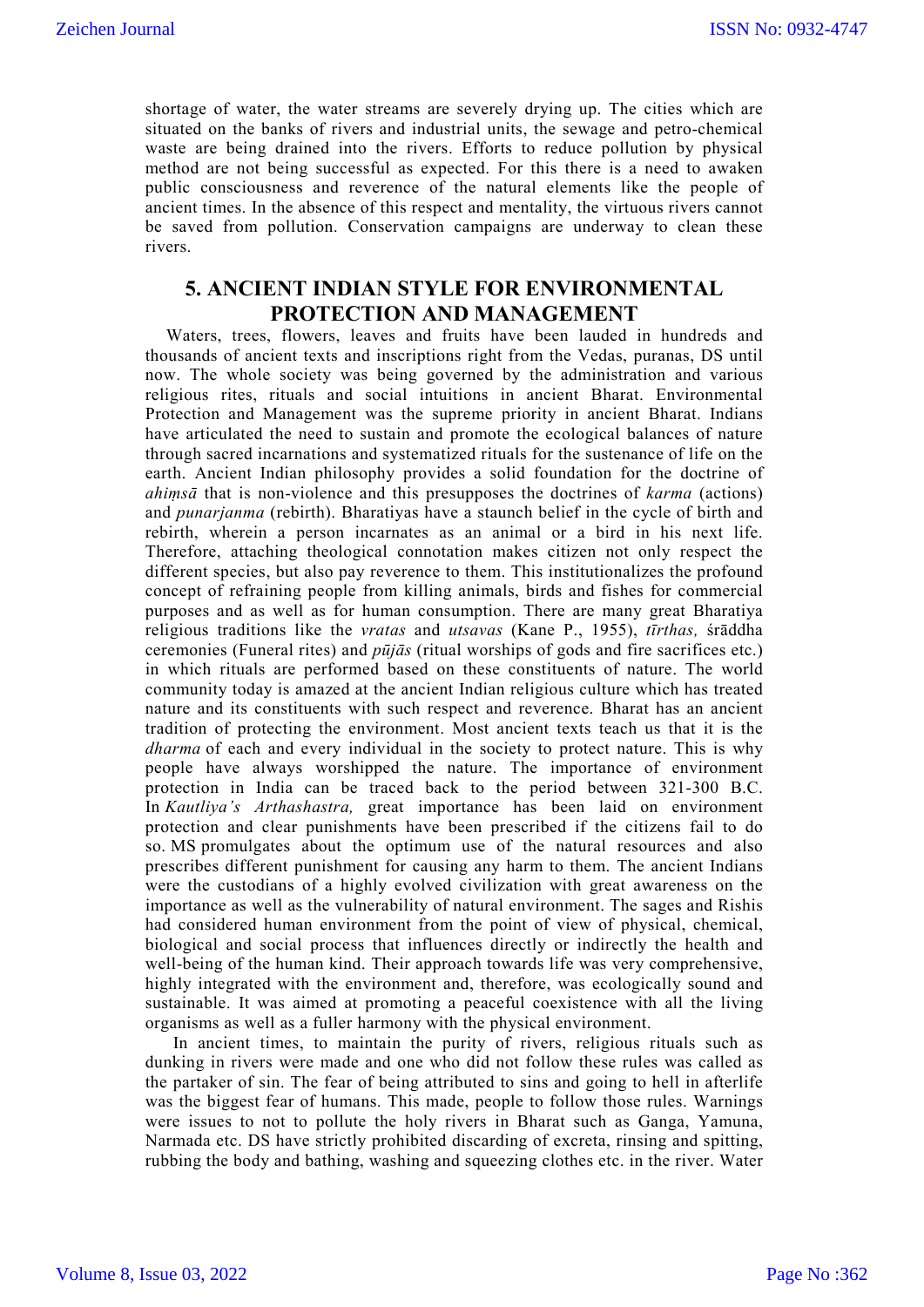pollution can be prevented by following the rules prescribed in the ancient scriptures. Water loses its quality due to pollution and its medicinal properties are destroyed. When water is treated with fire, the water becomes pure and it also prevents water from being polluted. Kanan (2017) has proposed a solution to the issue of waste management as mentioned in the scriptures. MS and AS have declared the misuse of water sources as a punishable offense (Kannan, 2017). Management of waste reduces or eliminates adverse impacts on the environment and human health and it further, supports economic development and improved quality of life. Since the ancient *vaidika* time the primary motto of Bharat social life was to live in harmony and unison with nature and in hygienic environment. *Vedas*, *upaniṣads, smṛtis* and DS preach a worshipful attitude towards plants, trees, earth, sky, water, land animals and all living creatures. These natural resources were revered as God and goddesses and to maintain them pure was considered to be the duty of everyone. Thus, polluting air, water, or land was regarded as sin. MS first systematic treatment of Hindus law prohibited the throwing of garbage, dust, rubbish and pieces of meat etc. on the roads and in water bodies and declared it to be a punishable offence. AS has mentioned that maintaining sanitation habit was essential and in-viable.

The ancient masters tactfully implemented much of their value oriented teachings through certain rituals, taboos and totems and made the people to observe it as spiritual duty; the violation of which was feared an antispiritual. This approach had its astonishing impact and the people accepted these value oriented practices as a way of life and which in course of time became traditions for ages ensuring peaceful coexistence of human kind with other living organisms as well as with the physical environment. Another primitive Indian style for environmental protection and management is the concept of *iṣṭāpūrtta*. The *likhita smṛti* has described the greatness of *iṣṭāpūrtta* as '*iṣṭena labhate svarge pūrttemokṣāmāpnuyāt*', which means a person who does the positive deeds attains salvation and transcends to heaven in the afterlife. One can understand the importance of environmental protection through *iṣṭāpūrtta* such as the methods of *yajña*s, worship and the construction work of pond, pools, reservoirs etc. utilitarian for daily behavior comes under this. *Yajñas* are the best means of environmental protection. *Yajñas* prove to be of a great utility for the protection of the environment and maintaining its balance. Such a notion mentally trains the citizens to follow the environmental conservation and protection protocol. This was an indirect yet a very effective way of environmental preservation at a larger scale (Mishra, 2002).

### **6. CONCLUSION AND FUTURE DIRECTIONS**

As conclusion it can be stated that the major components of the environment protection was the strict punishment and these practices was associated with dharma, rituals, and religious activities. There was two types of punishment namely earthbound  $(\square \square \square \square \square \square)$  and supernatural  $(\square \square \square \square \square \square)$  were explored to manage the environment and society. The MS verse 9.279, 9.280 and 9.285 clearly state about earthbound punishment that anybody who breaks or destructs the water dam or spoils a water sources offender. There are huge references are available for punishment in MS. Supernatural punishment was the key concept of the MS to protect the environment, follow dharma and right path. The concept of sin, *punya* and liberation. Each and every aspect of the society and environment was protected and managed using these two types of punishments.

Environmental protection is about ensuring the usage of natural resources in such a way so as to protect the environment from the negative effects of the economic and other activities and also to ensure sustainable development. To illustrate an example, a fifth century AD festival called *vṛkṣotsava* in which trees are planted signifies the importance of trees and the oxygen supplied by them. It indicates the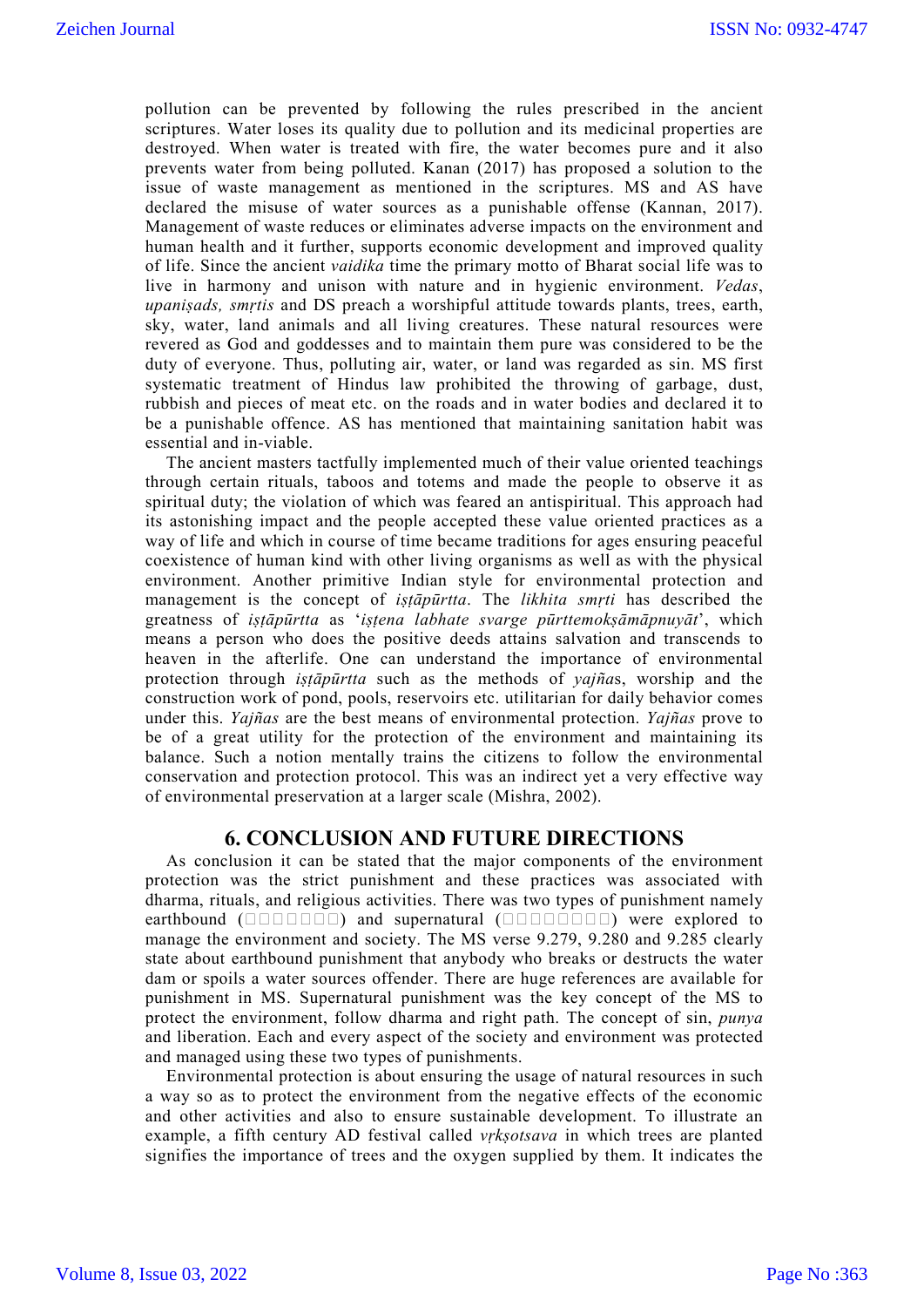environmental awareness of the ancient seers. Similarly, in the contemporary times India along with the world celebrates the "world environment day". This celebration is basically an inspiration from our primitive techniques of environment management. The whole world today is pivoting towards the positive environment management, preservation of natural resources, sustainable development and judicious use of non-renewable resources such as coal, oil, natural gas and nuclear energy.

There is a huge challenge in determining how to enable future growth while ensuring environmental protection. This challenge calls for such regulatory frameworks and legal structures that facilitate socially acceptable and ecologically sustainable development. This is where the Environmental Law comes into scene. This legal mechanism gives the opportunity to systemize the nature of the law's effects and impact on the public environmental relations. The possibilities, peculiarities, complexities and challenges of the environment are included in the life of a person at the level of knowledge, skills and values in such a way that he can harmonize with his physical, socio-psychological, economic, cultural, educational environment and the conditions of distortions and pollution available in these areas. Thus, it can be seen that the ancient Bharatiya texts and traditions pertaining to *vratas*, *utsavas* and *pūjā* systems have made trees, flowers, leaves, rivers and waters as the most important part of bhartiya tradition as they are the basic constituents of nature and environment. Today, there is an urgent need to reinvoke and re-establish these useful traditions in the original or in the modified form to suit the changing conditions of modern living. It is evident from the depictions in DS texts that ancient seers had a strong foresight for nature preservation and were far more conscious of the environment. They had formulated excellent environmental laws to overcome problems of pollution, contamination and as well for the conservation of the biodiversity. The ancient environmental laws were held ethical significance and pursue citizens not to commit any offence of harming the ecology. The aim of the concept of penance in ancient texts was to make the offender conscious of his misdeeds thereby preventing him from repeating the same mistake. The religious ideologists and DS authors and *smṛti* writers are nothing like modern environmentalists or environmental scientists but their concern for nature, ecology and environment is more than obvious from the above stated facts. The various constituents of environment are embedded in almost all DS literature. The modern environmentalists and lovers of nature and ecology can immensely benefit from the ancient religionist ideas, conservation measures and love for nature.

#### **Bibliography**

- 1. Bharadwaj, R. M. (2021). Trees, Flowers and Waters: Nature and Environment in the Hindu Vrata Religious Tradition-AD. 400-1200.". *Indraprastha Shodha Sandarsh*.
- 2. Biswas, S., & Banerjee, D. (2016). The Dead Language Sanskrit is not actually dead. *Journal Of Education and Development, 6*(12), 90-97.
- 3. Bobade, A. P. (2019). Significance of Indian Philosophy, Tradition, Culture and Indian Management Science (bhāratīyavyavasthāpanaśāstra). *International Journal of Hinduism & Philosophy, 1*(1), 24-29.
- 4. Dhole, S. S. (2017). Evolving Role of Employment Legal Leadership in Corporate Governance and Management . *International Journal of Law & Management, 4*(2), 107-128.
- 5. Kannan, R. D. (2017). An analysis solid waste management in Chennai city. *TEJAS Thiagarajar College Journal , 2*(1), 56-62.
- 6. Kane, P. V. (1962). *History of Dharmasastra.* Poona: Bhandarkar oriental research institute.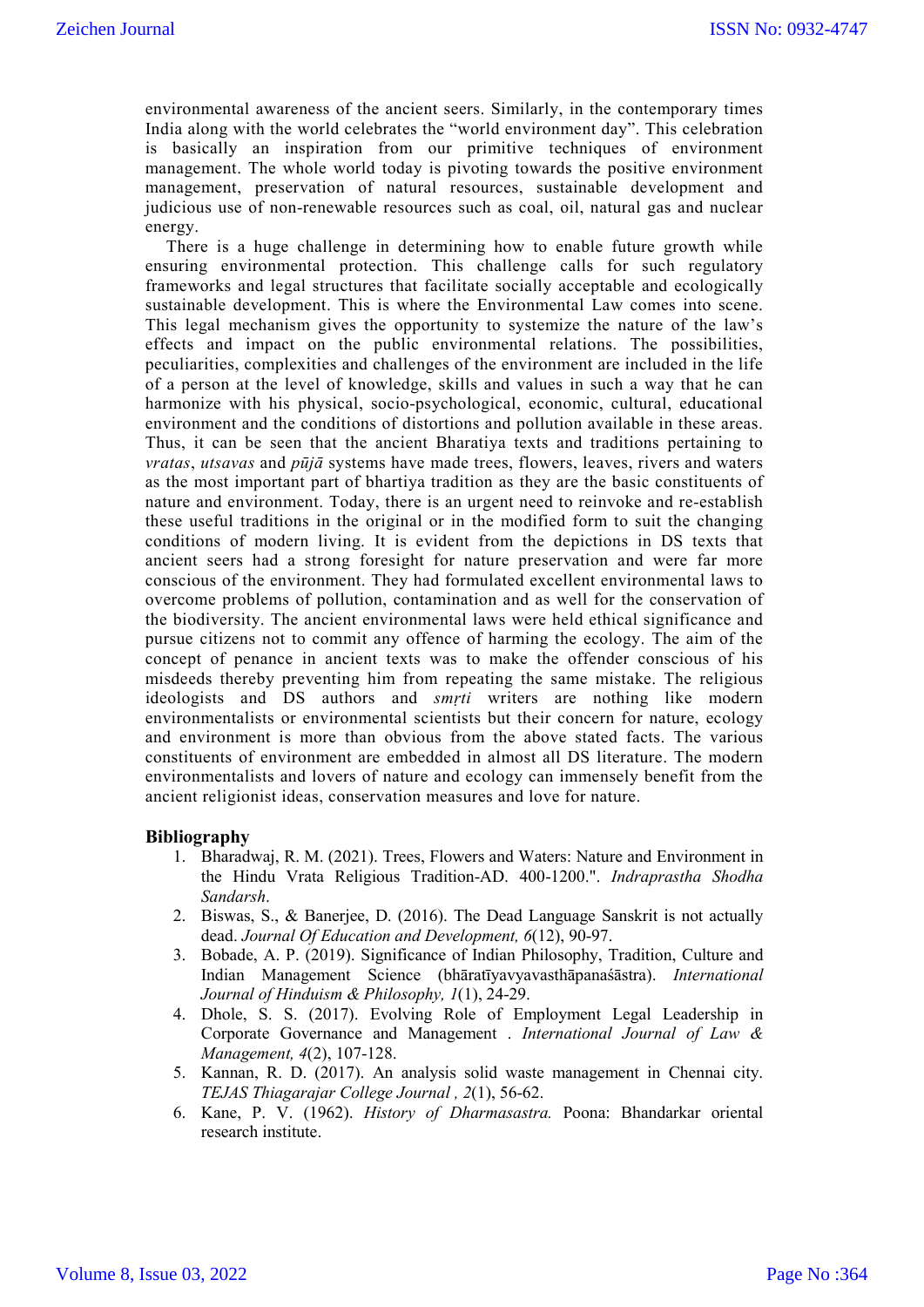- 7. Kane, P. (1955). *Passages from the Rajamartanda on Tithis, Vratas and Utsavas, Annals of the Bhandarkar Oriental Research Institute* (Vol. XXXVI). Poona, India: Bhandarkar Oriental Research Institute.
- 8. Krishnamacharya, V. (1953). *Vishnusmriti* (Vol. II). Chennai, India: The Adyar Library Series.
- 9. Kumar, G., Mohapatra, S., & Singh, G. (2019). The Concept of Swachhata in Ancient Indian Texts and its Relevance in 21stCentury. *Jigyasa , 12*(2).
- 10. Mishra, S. (2002). Dharmshastron Me Paryavaran. *Doctoral thesis*. Varanasi, UP, India: Mahatma Gandhi Kashi Vidyapith.
- 11. Narayanaswamy, V. 1981. Origin and development of Ayurveda: (a brief history). *Ancient science of life, 1.1*(1).
- 12. Olivelle, P. (2004). *The law code of Manu.* Oxford University Press.
- 13. Padhy, S., Dash , S. K., & Mohapatra, R. (2006). Environmental Laws of Manu: A Concise Review. *Journal of Human Ecology, 19*(1), 1-12.
- 14. Pushpangadan, P., Sharma, J., & Kaur, J. (1987). Environmental health and hygiene in ancient India: an appraisal. *Ancient Science of life , 7*(1), 1-5.
- 15. Pollock, S. (2001). The death of Sanskrit. *Comparative Studies in Society and History, 43*(2), 392-426.
- 16. Shastri , J. L., & Tagare, G. V. (1978). *The Bhagavata Purana, Part IV.* New Delhi: Motilal Banarsidas.
- 17. Sridhar, N. (2020). *The Concept of Shaucha or Cleanliness in Hindu Dharma*. Retrieved from centre for indic studies: http://cisindus.org
- 18. Williams, M. M. (1997). *A Sanskrit-English Dictionary.* New Delhi, India: Motilal Banarsidass.
- 19. Wilson, H. (1983). *The Matsya Purana, Part I.* New Delhi, India: Nag Publishers.

i ahiṃsā satyamasteyaṃ śaucamindriyanigraha: dānaṃ damo dayā śānti: sarveṣāṃ dharmasādhanam. Yājñavalkya, 1.122.

ii dhrtih kṣamā damo'steyaṃ śaucaṃ indriyanigrahaḥ. dhīrvidyā satyaṃ akrodho daśakaṃ dharmalakṣaṇam. Manusmṛti 6.92

 $^{\rm iii}$ kṣiti jala pāvaka gagana samīrā, paṃcaracita adhama śarīrā. kiṣkindhā kāṇḍa

iv trīṇi chandāṃsi kavayoṃvi yetire purarurupaṃ darśanaṃ viśva cakṣaṇam. āpo vātā oṣadhayaḥ tānyekasmina bhuvana ārpitāni. Atharvaveda 18.1.17<br><sup>v</sup> tābhyāṃ sa śakalābhyāṃ ca divaṃ bhūmiṃ ca nirmame. madhye vyoma diśaś cā'ṣṭāvapāṃ

sthānaṃ ca śāśvatam. Manusmṛti 1.13

vi jñānaṃ tapo'gnirāhāro mṛn mano vāryupāñjanam. vāyuḥ karmārkakālau ca śuddheḥ kartṛṇi dehinām. Manusmṛti 5.105

vii ye trisaptāḥ pariyanti viśvārupāṇivibhrataḥ. vācaspatirbalā teṣāṃ tanvo adyādadhātume. Atharvaveda 19

viii taijasānāṃ maṇīnāṃ ca sarvasyā'śmamayasya ca. bhasmanā'dbhir mṛdā caiva śuddhiruktā manīṣibhiḥ. Manusmṛti 5.111

ix nirlepaṃ kāñcanaṃ bhāṇḍamadbhireva viśudhyati. abjamaśmamayaṃ caiva rājataṃ cā'nupaskṛtam. Manusmṛti 5.112<br>tāmrā'yaḥkāṃsyaraityānāṃ trapuṇaḥ sīsakasya ca. śaucaṃ yathā'rhaṃ kartavyaṃ

kṣārā'mlodakavāribhiḥ. Manusmṛti 5.114

xi apāmagneś ca saṃyogād dhaimaṃ raupyaṃ ca nirbabhau. tasmāt tayoḥ svayonyaiva nirṇeko guṇavattaraḥ. Manusmṛti 5.113

xii adūṣitānāṃ dravyāṇāṃ dūṣaṇe bhedane tathā. maṇīnāmapavedhe ca daṇḍaḥ prathamasāhasaḥ. Manusmṛti 9.286

xiii sammārjanopāñjanena sekenollekhanena ca. gavāṃ ca parivāsena bhūmiḥ śudhyati pañcabhiḥ. Manusmṛti 5.124

xiv samutsṛjed rājamārge yastvamedhyamanāpadi.sa dvau kārṣāpaṇau dadyādamedhyaṃ cāśu

<sup>&</sup>lt;sup>xv</sup> āpadgato'thavā vrddhā garbhinī bāla eva vā. paribhāsanamarhanti tacca śodhyamiti sthitih. Manusmṛti 9.283